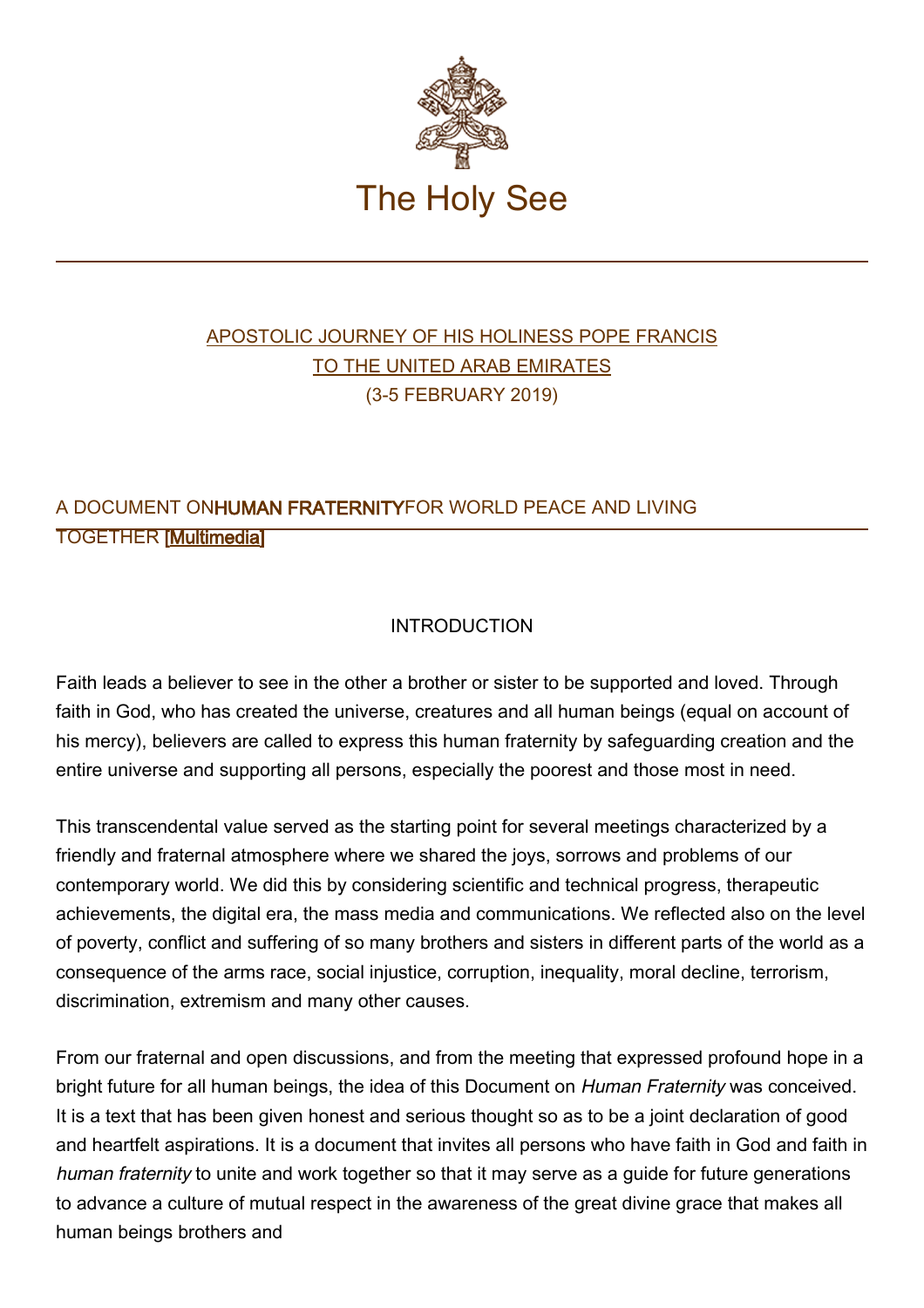## DOCUMENT

In the name of God who has created all human beings equal in rights, duties and dignity, and who has called them to live together as brothers and sisters, to fill the earth and make known the values of goodness, love and peace;

In the name of innocent human life that God has forbidden to kill, affirming that whoever kills a person is like one who kills the whole of humanity, and that whoever saves a person is like one who saves the whole of humanity;

In the name of the poor, the destitute, the marginalized and those most in need whom God has commanded us to help as a duty required of all persons, especially the wealthy and of means;

In the name of orphans, widows, refugees and those exiled from their homes and their countries; in the name of all victims of wars, persecution and injustice; in the name of the weak, those who live in fear, prisoners of war and those tortured in any part of the world, without distinction;

In the name of peoples who have lost their security, peace, and the possibility of living together, becoming victims of destruction, calamity and war;

In the name of human fraternity that embraces all human beings, unites them and renders them equal;

In the name of this *fraternity* torn apart by policies of extremism and division, by systems of unrestrained profit or by hateful ideological tendencies that manipulate the actions and the future of men and women;

In the name of freedom, that God has given to all human beings creating them free and distinguishing them by this gift;

In the name of justice and mercy, the foundations of prosperity and the cornerstone of faith;

In the name of all persons of good will present in every part of the world;

In the name of God and of everything stated thus far; Al-Azhar al-Sharif and the Muslims of the East and West, together with the Catholic Church and the Catholics of the East and West, declare the adoption of a culture of dialogue as the path; mutual cooperation as the code of conduct;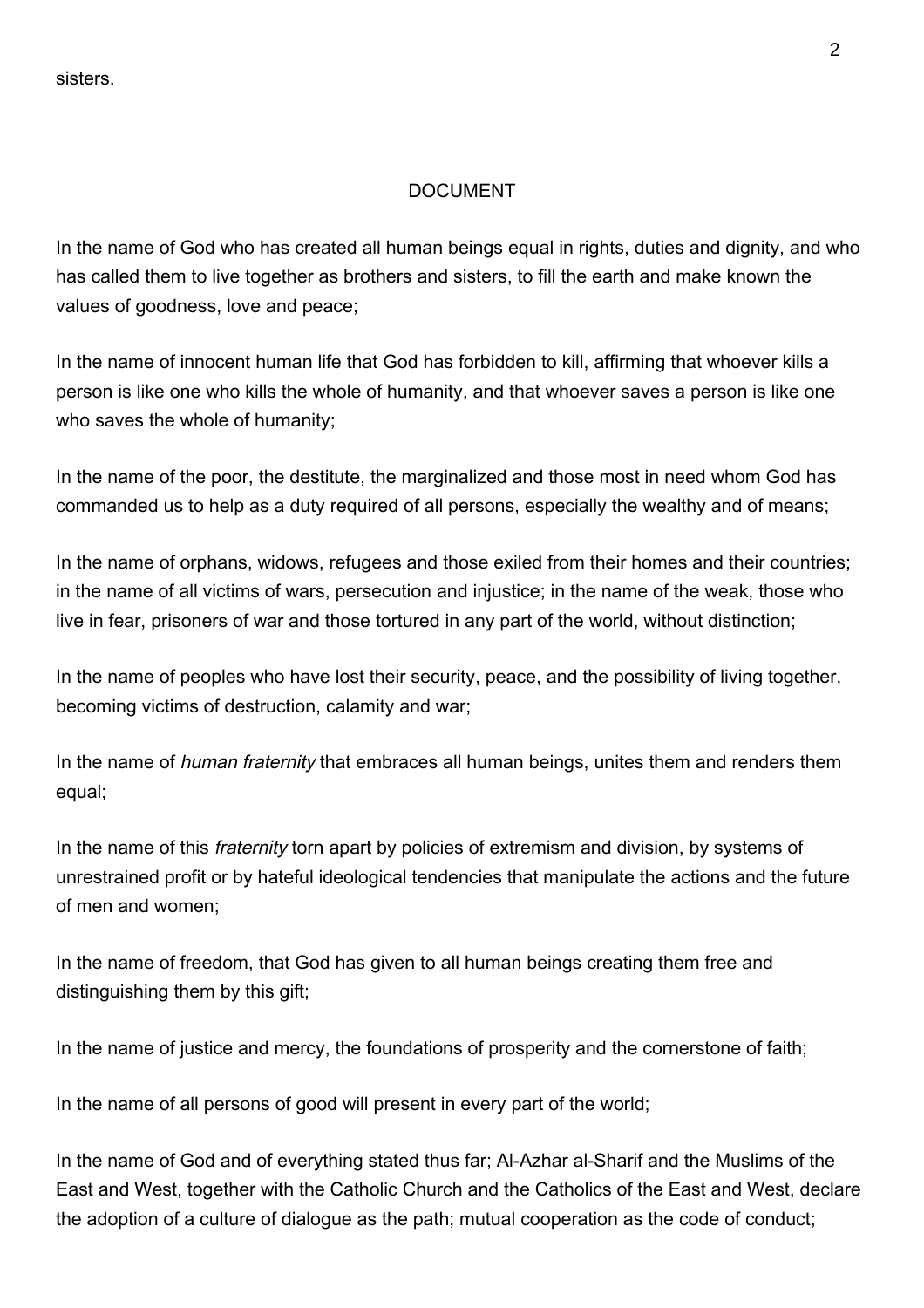reciprocal understanding as the method and standard.

We, who believe in God and in the final meeting with Him and His judgment, on the basis of our religious and moral responsibility, and through this Document, call upon ourselves, upon the leaders of the world as well as the architects of international policy and world economy, to work strenuously to spread the culture of tolerance and of living together in peace; to intervene at the earliest opportunity to stop the shedding of innocent blood and bring an end to wars, conflicts, environmental decay and the moral and cultural decline that the world is presently experiencing.

We call upon intellectuals, philosophers, religious figures, artists, media professionals and men and women of culture in every part of the world, to rediscover the values of peace, justice, goodness, beauty, human fraternity and coexistence in order to confirm the importance of these values as anchors of salvation for all, and to promote them everywhere.

This Declaration, setting out from a profound consideration of our contemporary reality, valuing its successes and in solidarity with its suffering, disasters and calamities, believes firmly that among the most important causes of the crises of the modern world are a desensitized human conscience, a distancing from religious values and a prevailing individualism accompanied by materialistic philosophies that deify the human person and introduce worldly and material values in place of supreme and transcendental principles.

While recognizing the positive steps taken by our modern civilization in the fields of science, technology, medicine, industry and welfare, especially in developed countries, we wish to emphasize that, associated with such historic advancements, great and valued as they are, there exists both a moral deterioration that influences international action and a weakening of spiritual values and responsibility. All this contributes to a general feeling of frustration, isolation and desperation leading many to fall either into a vortex of atheistic, agnostic or religious extremism, or into blind and fanatic extremism, which ultimately encourage forms of dependency and individual or collective self-destruction.

History shows that religious extremism, national extremism and also intolerance have produced in the world, be it in the East or West, what might be referred to as signs of a "third world war being fought piecemeal". In several parts of the world and in many tragic circumstances these signs have begun to be painfully apparent, as in those situations where the precise number of victims, widows and orphans is unknown. We see, in addition, other regions preparing to become theatres of new conflicts, with outbreaks of tension and a build-up of arms and ammunition, and all this in a global context overshadowed by uncertainty, disillusionment, fear of the future, and controlled by narrow-minded economic interests.

We likewise affirm that major political crises, situations of injustice and lack of equitable distribution of natural resources – which only a rich minority benefit from, to the detriment of the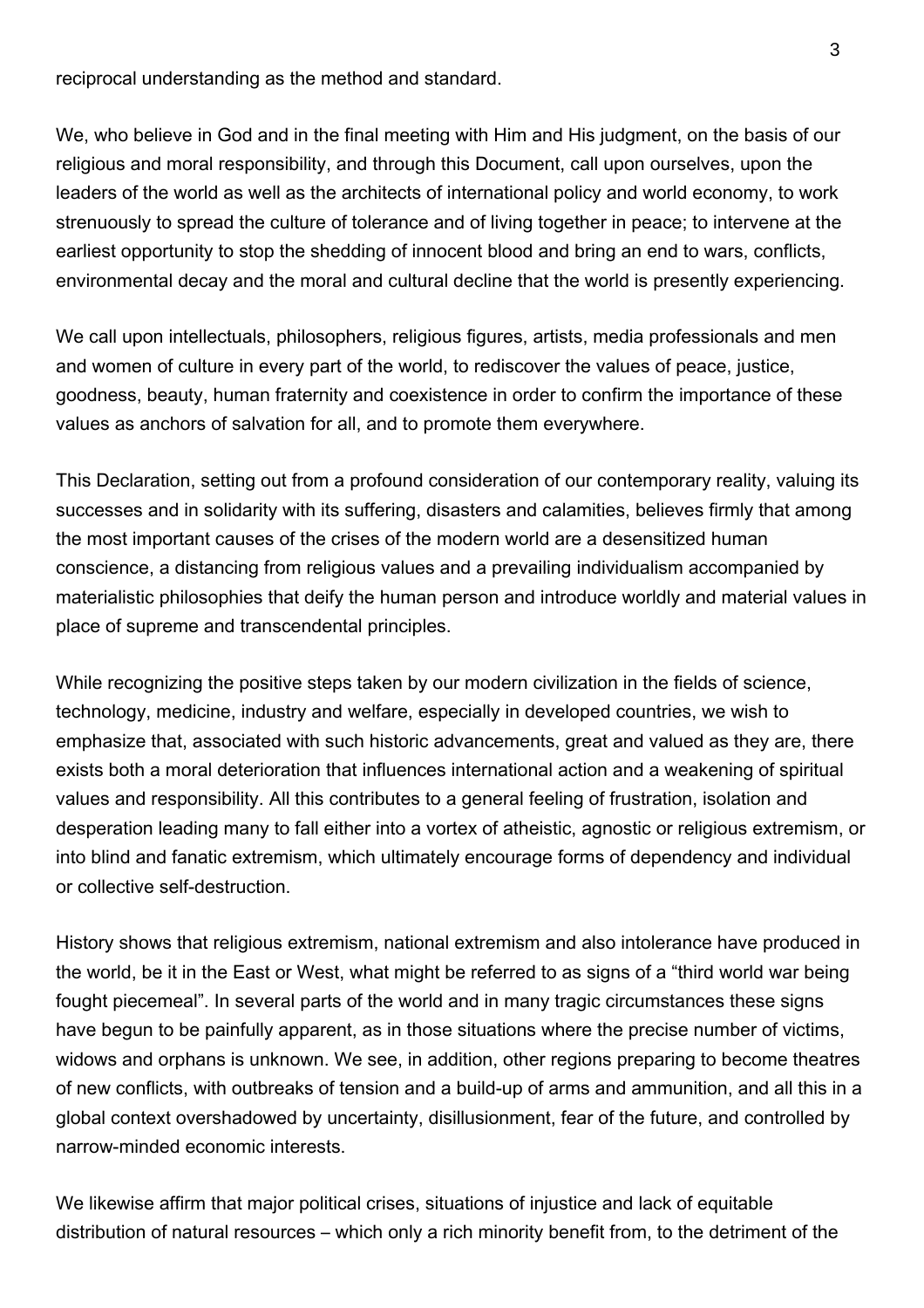majority of the peoples of the earth – have generated, and continue to generate, vast numbers of poor, infirm and deceased persons. This leads to catastrophic crises that various countries have fallen victim to despite their natural resources and the resourcefulness of young people which characterize these nations. In the face of such crises that result in the deaths of millions of children – wasted away from poverty and hunger – there is an unacceptable silence on the international level.

It is clear in this context how the family as the fundamental nucleus of society and humanity is essential in bringing children into the world, raising them, educating them, and providing them with solid moral formation and domestic security. To attack the institution of the family, to regard it with contempt or to doubt its important role, is one of the most threatening evils of our era.

We affirm also the importance of awakening religious awareness and the need to revive this awareness in the hearts of new generations through sound education and an adherence to moral values and upright religious teachings. In this way we can confront tendencies that are individualistic, selfish, conflicting, and also address radicalism and blind extremism in all its forms and expressions.

The first and most important aim of religions is to believe in God, to honour Him and to invite all men and women to believe that this universe depends on a God who governs it. He is the Creator who has formed us with His divine wisdom and has granted us the gift of life to protect it. It is a gift that no one has the right to take away, threaten or manipulate to suit oneself. Indeed, everyone must safeguard this gift of life from its beginning up to its natural end. We therefore condemn all those practices that are a threat to life such as genocide, acts of terrorism, forced displacement, human trafficking, abortion and euthanasia. We likewise condemn the policies that promote these practices.

Moreover, we resolutely declare that religions must never incite war, hateful attitudes, hostility and extremism, nor must they incite violence or the shedding of blood. These tragic realities are the consequence of a deviation from religious teachings. They result from a political manipulation of religions and from interpretations made by religious groups who, in the course of history, have taken advantage of the power of religious sentiment in the hearts of men and women in order to make them act in a way that has nothing to do with the truth of religion. This is done for the purpose of achieving objectives that are political, economic, worldly and short-sighted. We thus call upon all concerned to stop using religions to incite hatred, violence, extremism and blind fanaticism, and to refrain from using the name of God to justify acts of murder, exile, terrorism and oppression. We ask this on the basis of our common belief in God who did not create men and women to be killed or to fight one another, nor to be tortured or humiliated in their lives and circumstances. God, the Almighty, has no need to be defended by anyone and does not want His name to be used to terrorize people.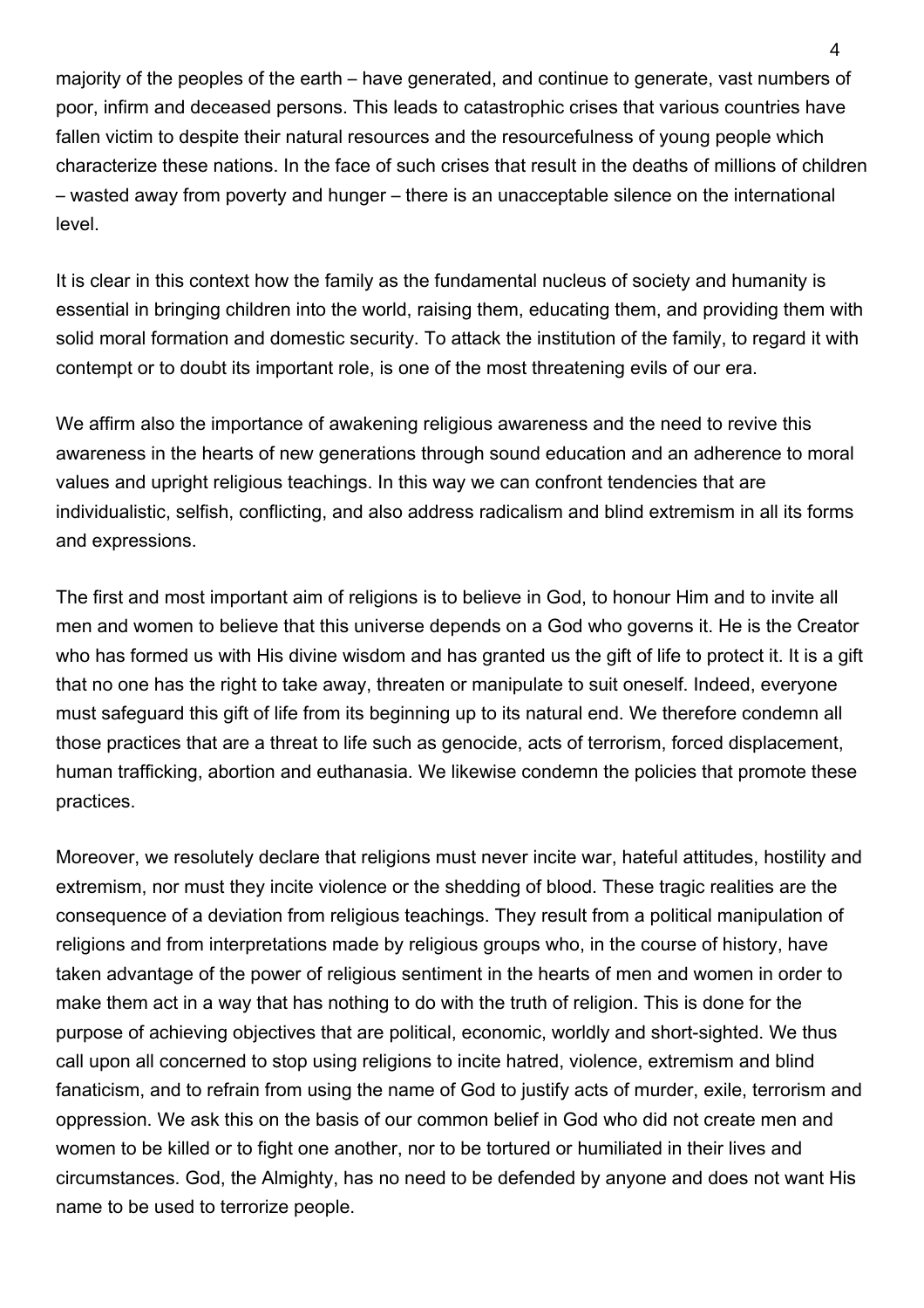This Document, in accordance with previous International Documents that have emphasized the importance of the role of religions in the construction of world peace, upholds the following:

- The firm conviction that authentic teachings of religions invite us to remain rooted in the values of peace; to defend the values of mutual understanding, human fraternity and harmonious coexistence; to re-establish wisdom, justice and love; and to reawaken religious awareness among young people so that future generations may be protected from the realm of materialistic thinking and from dangerous policies of unbridled greed and indifference that are based on the law of force and not on the force of law;

- Freedom is a right of every person: each individual enjoys the freedom of belief, thought, expression and action. The pluralism and the diversity of religions, colour, sex, race and language are willed by God in His wisdom, through which He created human beings. This divine wisdom is the source from which the right to freedom of belief and the freedom to be different derives. Therefore, the fact that people are forced to adhere to a certain religion or culture must be rejected, as too the imposition of a cultural way of life that others do not accept;

- Justice based on mercy is the path to follow in order to achieve a dignified life to which every human being has a right;

- Dialogue, understanding and the widespread promotion of a culture of tolerance, acceptance of others and of living together peacefully would contribute significantly to reducing many economic, social, political and environmental problems that weigh so heavily on a large part of humanity;

- Dialogue among believers means coming together in the vast space of spiritual, human and shared social values and, from here, transmitting the highest moral virtues that religions aim for. It also means avoiding unproductive discussions;

- The protection of places of worship – synagogues, churches and mosques – is a duty guaranteed by religions, human values, laws and international agreements. Every attempt to attack places of worship or threaten them by violent assaults, bombings or destruction, is a deviation from the teachings of religions as well as a clear violation of international law;

- Terrorism is deplorable and threatens the security of people, be they in the East or the West, the North or the South, and disseminates panic, terror and pessimism, but this is not due to religion, even when terrorists instrumentalize it. It is due, rather, to an accumulation of incorrect interpretations of religious texts and to policies linked to hunger, poverty, injustice, oppression and pride. This is why it is so necessary to stop supporting terrorist movements fuelled by financing, the provision of weapons and strategy, and by attempts to justify these movements even using the media. All these must be regarded as international crimes that threaten security and world peace. Such terrorism must be condemned in all its forms and expressions;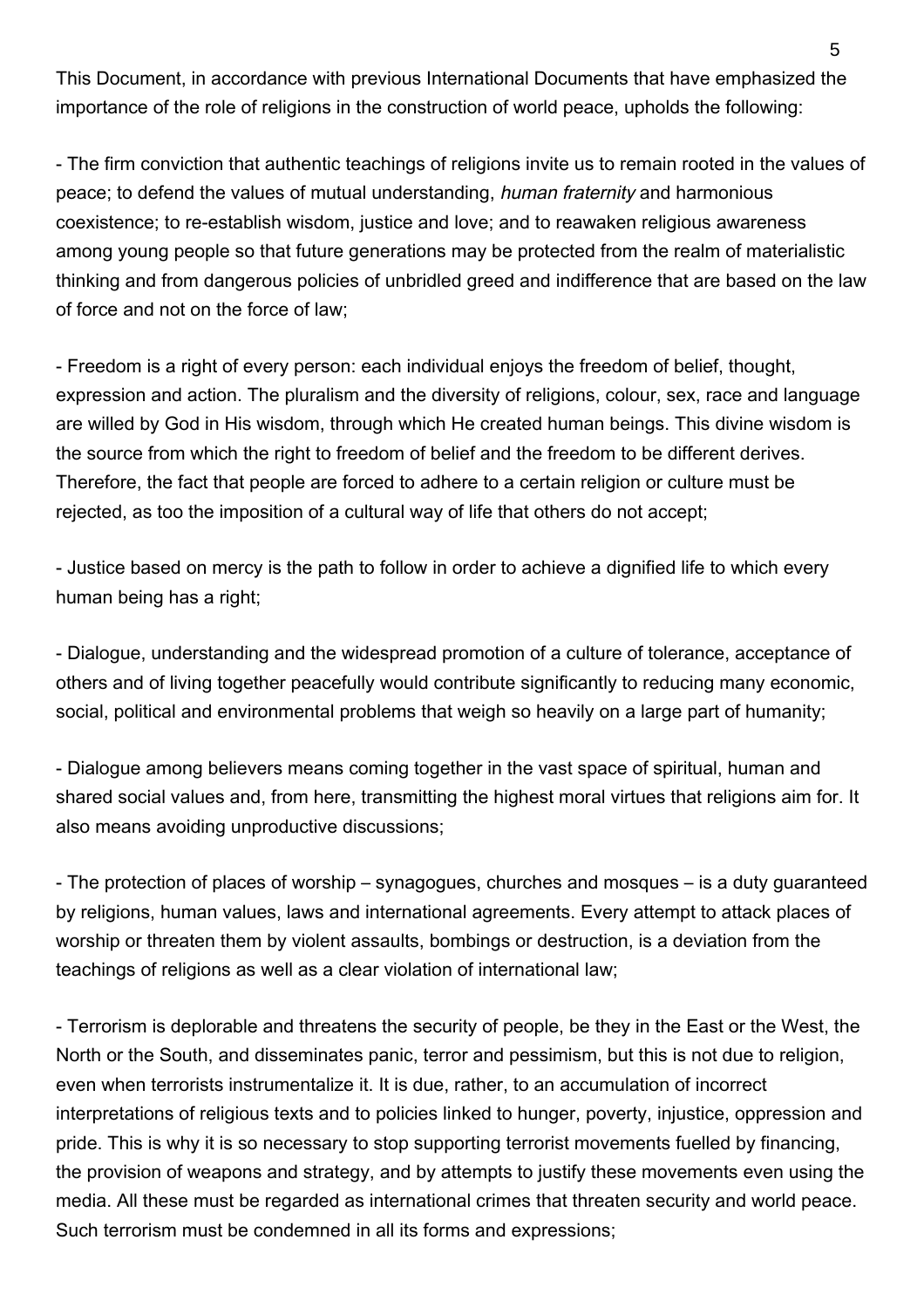- The concept of *citizenship* is based on the equality of rights and duties, under which all enjoy justice. It is therefore crucial to establish in our societies the concept of full citizenship and reject the discriminatory use of the term minorities which engenders feelings of isolation and inferiority. Its misuse paves the way for hostility and discord; it undoes any successes and takes away the religious and civil rights of some citizens who are thus discriminated against;

- Good relations between East and West are indisputably necessary for both. They must not be neglected, so that each can be enriched by the other's culture through fruitful exchange and dialogue. The West can discover in the East remedies for those spiritual and religious maladies that are caused by a prevailing materialism. And the East can find in the West many elements that can help free it from weakness, division, conflict and scientific, technical and cultural decline. It is important to pay attention to religious, cultural and historical differences that are a vital component in shaping the character, culture and civilization of the East. It is likewise important to reinforce the bond of fundamental human rights in order to help ensure a dignified life for all the men and women of East and West, avoiding the politics of double standards;

- It is an essential requirement to recognize the right of women to education and employment, and to recognize their freedom to exercise their own political rights. Moreover, efforts must be made to free women from historical and social conditioning that runs contrary to the principles of their faith and dignity. It is also necessary to protect women from sexual exploitation and from being treated as merchandise or objects of pleasure or financial gain. Accordingly, an end must be brought to all those inhuman and vulgar practices that denigrate the dignity of women. Efforts must be made to modify those laws that prevent women from fully enjoying their rights;

- The protection of the fundamental rights of children to grow up in a family environment, to receive nutrition, education and support, are duties of the family and society. Such duties must be guaranteed and protected so that they are not overlooked or denied to any child in any part of the world. All those practices that violate the dignity and rights of children must be denounced. It is equally important to be vigilant against the dangers that they are exposed to, particularly in the digital world, and to consider as a crime the trafficking of their innocence and all violations of their youth;

- The protection of the rights of the elderly, the weak, the disabled, and the oppressed is a religious and social obligation that must be guaranteed and defended through strict legislation and the implementation of the relevant international agreements.

To this end, by mutual cooperation, the Catholic Church and Al-Azhar announce and pledge to convey this Document to authorities, influential leaders, persons of religion all over the world, appropriate regional and international organizations, organizations within civil society, religious institutions and leading thinkers. They further pledge to make known the principles contained in this Declaration at all regional and international levels, while requesting that these principles be